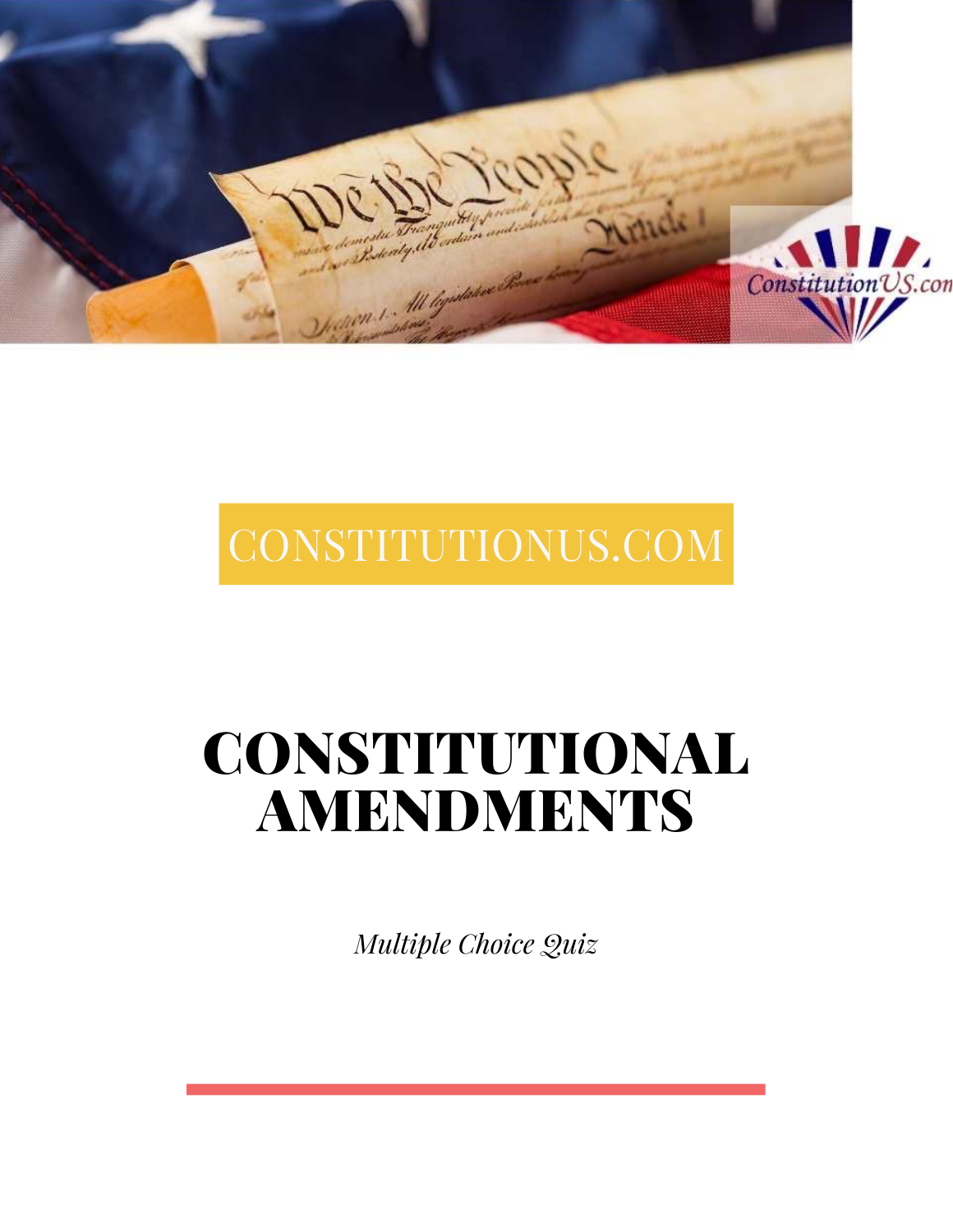# ABOUT THIS QUIZ



# **Constitutional Amendments**

This quiz is about Constitutional Amendments.

All questions have 4 possible answers of which only 1 is correct.

You may read the article over the next few pages to freshen up before taking the quiz!

At the back of the book, will be an answer sheet.

> For more information, go to: [https://constitutionus.com](https://constitutionus.com/)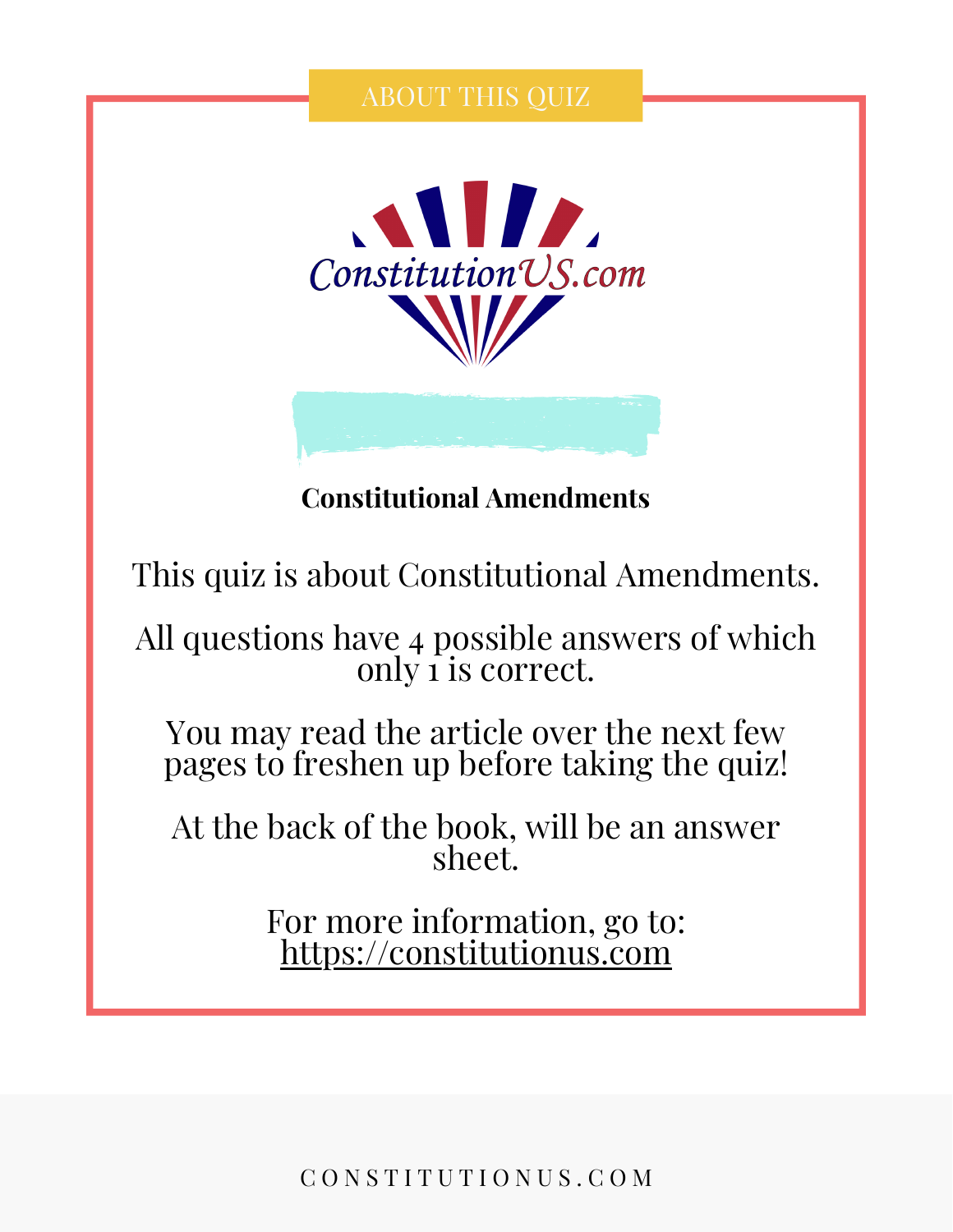

The following is a list of the 27 Constitutional Amendments. 25 of these constitutional amendments are currently active. The two amendments of the constitution that are inactive are the 18th Amendment (Prohibition) and the 21st Amendment (Repeal of Prohibition).

#### **The First 10 Amendments to the Constitution**

What are the first 10 amendments called?

The first 10 of these amendments are known as the Bill of Rights. These were added in 1791 and are about personal and individual rights.

There have been proposed over 11,000 additional constitutional amendments, with approximately 200 proposed for the amendment process a year. For a proposed constitutional amendment to be passed is a very complicated process.

#### **What Are The First 27 Amendments Of The Constitution?**

#### **The 1st Amendment:**

The 1st amendment is about Freedom of speech. The notion that the government will not interfere with the ability of the people, the press, or religious groups to express their views or to protest in favor of them.

It starts with:

Congress shall make no law…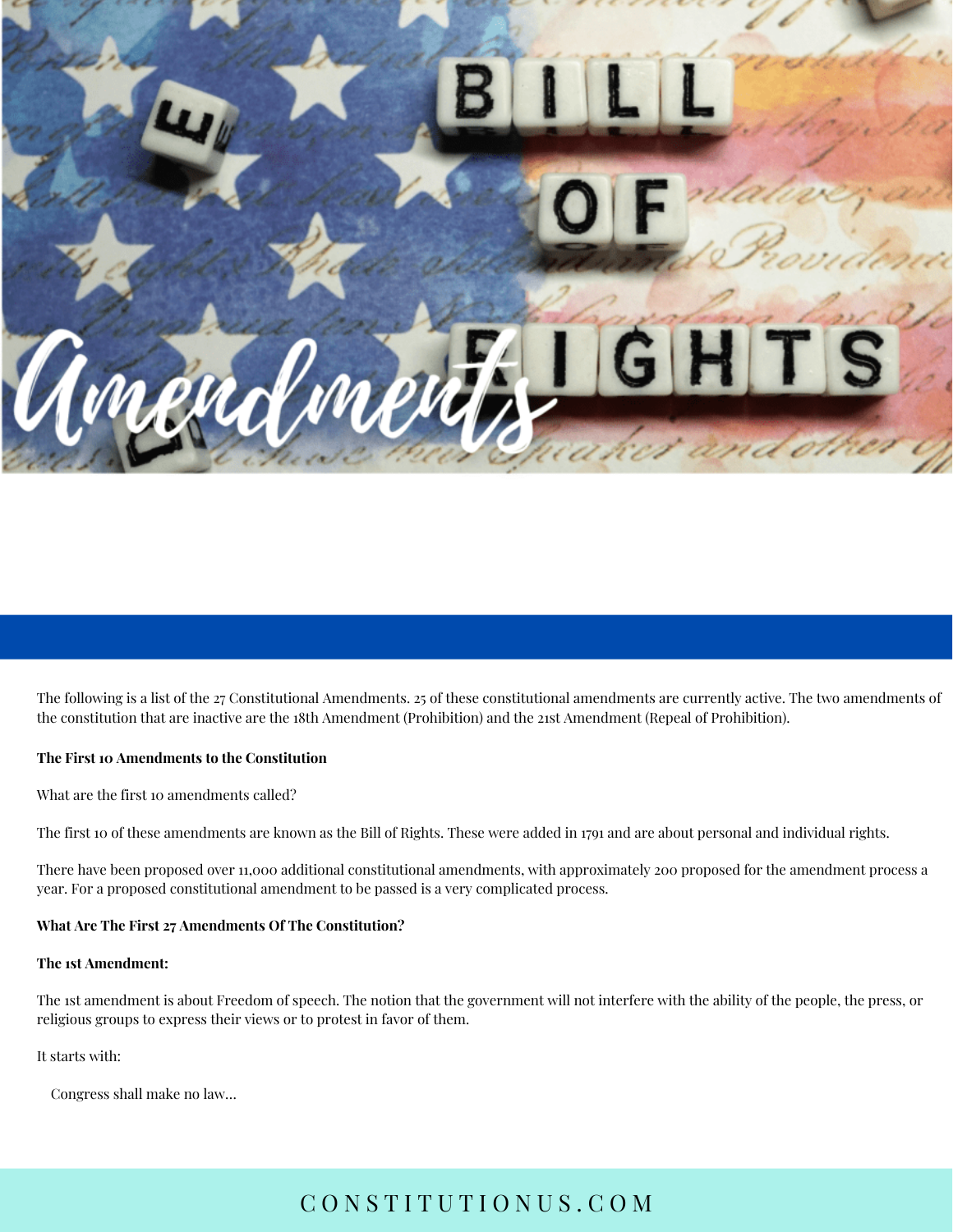#### **The 2nd Amendment:**

The 2nd [amendment](https://constitutionus.com/constitution/amendments/the-2nd-amendment-to-the-united-states-constitution-explained/) is about the right to bear arms. In the modern world, the continued right to own firearms and protect property according to the law.

#### **The 3rd Amendment:**

The 3rd [amendment](https://constitutionus.com/constitution/amendments/the-3rd-amendment-to-the-united-states-constitution-explained/) is a law stating that citizens do not have to house soldiers, whether in wartime or peacetime if they do not consent to do so.

#### **The 4th Amendment:**

The 4th [amendment](https://constitutionus.com/constitution/amendments/the-4th-amendment-to-the-united-states-constitution-explained/) is about the right of the people of the United States to feel secure in their homes, and of possessions, without fear of "unreasonable searches and seizures". This continues to relate to modern law in the need for a warrant to search property.

#### **The 5th Amendment:**

The 5th [amendment](https://constitutionus.com/constitution/amendments/the-5th-amendment-to-the-united-states-constitution-explained/) is commonly known as the double jeopardy law. Those tried and acquitted for a crime cannot be tried again for that same crime. Also, the accused cannot be asked to be a witness against themselves.

#### **The 6th Amendment:**

The 6th [amendment](https://constitutionus.com/constitution/amendments/the-6th-amendment-to-the-united-states-constitution-explained/) is about the right of all citizens of the United States to a speed and fair public trial. This also means a neutral jury and the right to a defense counsel and witnesses in their favor.

It also hints at the concept of [innocent](https://constitutionus.com/constitution/where-is-innocent-until-proven-guilty-found-in-the-constitution/) until proven guilty.

#### **The 7th Amendment:**

The 7th [amendment](https://constitutionus.com/constitution/amendments/the-7th-amendment-to-the-united-states-constitution-explained/) gives the right for any claimant to take a matter to court and trial by jury when the value in question exceeds \$20.

#### **The 8th Amendment:**

The 8th [amendment](https://constitutionus.com/constitution/amendments/the-8th-amendment-to-the-united-states-constitution-explained/) is a ban on extreme punishments for crimes, with a focus on those "cruel and unusual" and on excessive fines or bail.

#### **The 9th Amendment:**

The 9th [amendment](https://constitutionus.com/constitution/the-9th-amendment-to-the-united-states-constitution-explained/) gives the clarification that US citizens have far more rights than those currently listed and that their absence doesn't diminish their importance.

#### **The 10th Amendment:**

The 10th [amendment](https://constitutionus.com/constitution/the-10th-amendment-to-the-united-states-constitution-explained/) is an attempt to separate Federal and State law, where the Federal government only has the powers assigned to it via the United States Constitution. The states have power over everything else.

#### **The 11th Amendment:**

The 11th [amendment](https://constitutionus.com/constitution/the-11th-amendment-to-the-united-states-constitution-explained/) is the notion that the right for citizens to sue a State only applies to those that are resident in that state. In other words, Texans can't sue the State of New Mexico.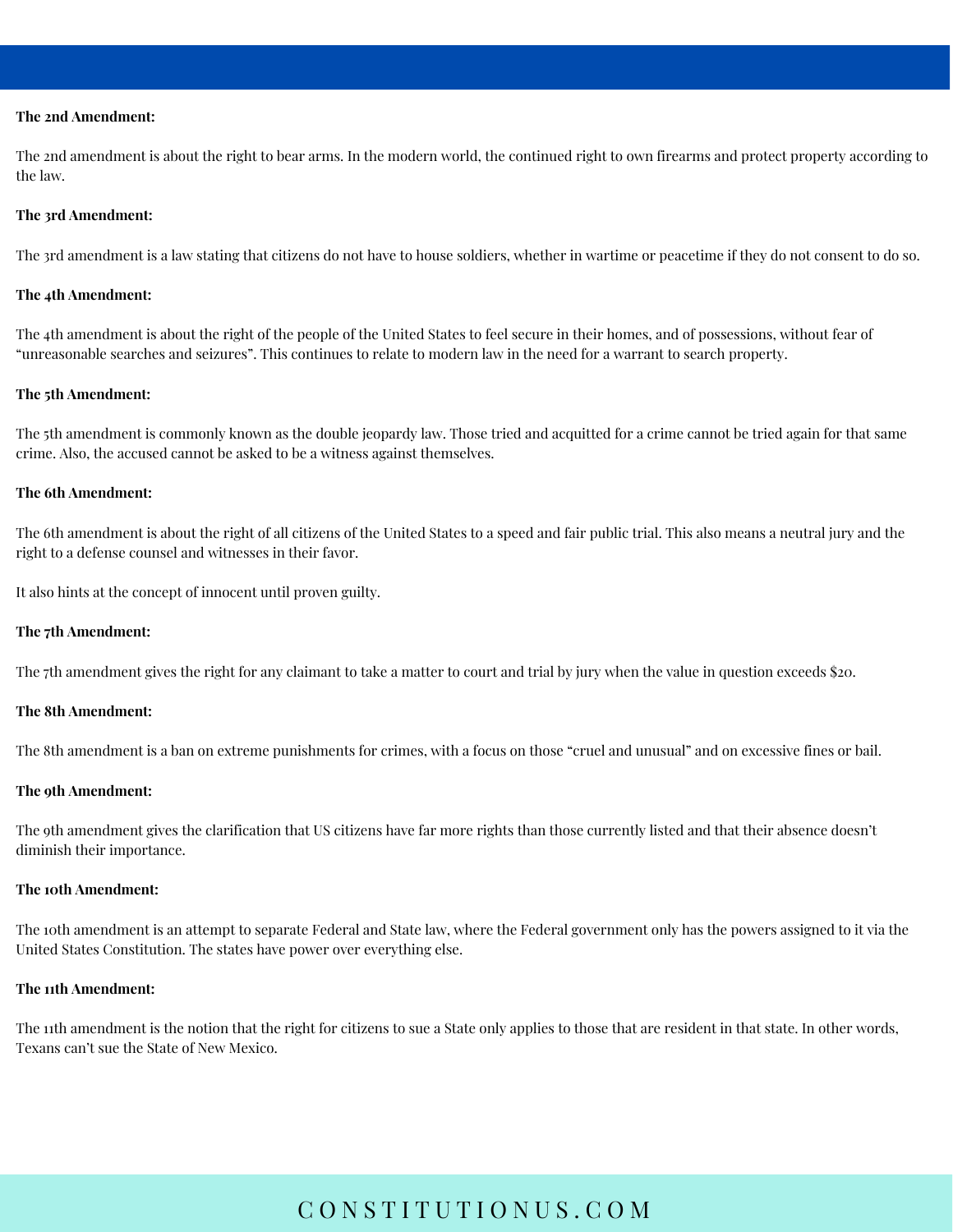#### **The 12th Amendment:**

The 12th [amendment](https://constitutionus.com/constitution/the-12th-amendment-to-the-united-states-constitution-explained/) is a complex amendment that lays out all the laws for how Presidents and Vice Presidents progressed through the nomination and election process. It goes into who is allowed to vote and qualified electors and delegates. Also the [requirements](https://constitutionus.com/constitution/requirements-and-qualifications-to-become-us-president/) for becoming [president.](https://constitutionus.com/constitution/requirements-and-qualifications-to-become-us-president/)

#### **The 13th Amendment:**

The 13th [amendment](https://constitutionus.com/constitution/the-13th-amendment-to-the-united-states-constitution-explained/) is about the abolition of slavery. The promise that slavery, or "involuntary servitude", would exist no longer within the United States. The exception here being on the conviction of a crime.

#### **The 14th Amendment:**

The 14th [amendment](https://constitutionus.com/constitution/amendments/the-14th-amendment-to-the-united-states-constitution-explained/) is the assertion that all those born or naturalized within the United States are citizens of the United States. Furthermore, the promise that no State will enforce any law that will damage these privileges in any way. This is also known as the Equal Protection Clause.

#### **The 15th Amendment:**

The 15th [amendment](https://constitutionus.com/constitution/the-15th-amendment-to-the-united-states-constitution-explained/) is the notion that any citizen of the United States has the right to vote, regardless of their race and color of their skin. This constitutional amendment also mentions those with a "previous condition of servitude", which therefore gives the right to former slaves.

#### **The 16th Amendment:**

The 16th [amendment](https://constitutionus.com/constitution/amendments/the-16th-amendment-to-the-united-states-constitution-explained/) is a law that allowed Congress to start collecting income tax, with the promise that this would not be based on the state's population.

#### **The 17th Amendment:**

The 17th [amendment](https://constitutionus.com/constitution/amendments/the-17th-amendment-to-the-united-states-constitution-explained/) lays out the terms for electing [Senators.](https://constitutionus.com/us-naturalization-test/elect-us-senator-how-many-years/) This gave power to the people of the US to choose their representatives and laid out the terms of office.

#### **The 18th Amendment:**

The 18th [amendment](https://constitutionus.com/constitution/amendments/the-eighteenth-amendment-to-the-united-states-constitution-explained/) is also known as the Prohibition law. This prohibited the manufacture, sale, or transportation of "intoxicating liquors". This essentially meant a ban on alcohol and led to the [Prohibition](https://constitutionus.com/constitution/amendments/what-was-prohibition/) Era of bootleg alcohol sales and consumption.

#### **The 19th Amendment:**

The 19th [amendment](https://constitutionus.com/constitution/the-19th-amendment-to-the-united-states-constitution-explained/) is about the right for any citizen of the United States to vote, regardless of their biological sex. Essentially, this was the moment women joined male citizens and were given the right to vote in the United States.

#### **The 20th Amendment:**

The 20th [amendment](https://constitutionus.com/constitution/the-twentieth-amendment-to-the-united-states-constitution-explained/) is the decision that all Presidential terms, and those of Vice Presidents, will end at noon (12:00) on the twentieth of January. In addition to this, it was decided that the date of the start of a term in the Senate would move to January 3rd.

#### **The 21st Amendment:**

The 21st [amendment](https://constitutionus.com/constitution/the-21st-amendment-to-the-united-states-constitution-explained/) is the motion to repeal the 18th amendment, the Prohibition Law, and allow for the sale, manufacture, and transportation of alcohol. Ratified in 1933 due to the inability to enforce the law. Instead, individual states gained the right to police alcohol-related laws themselves.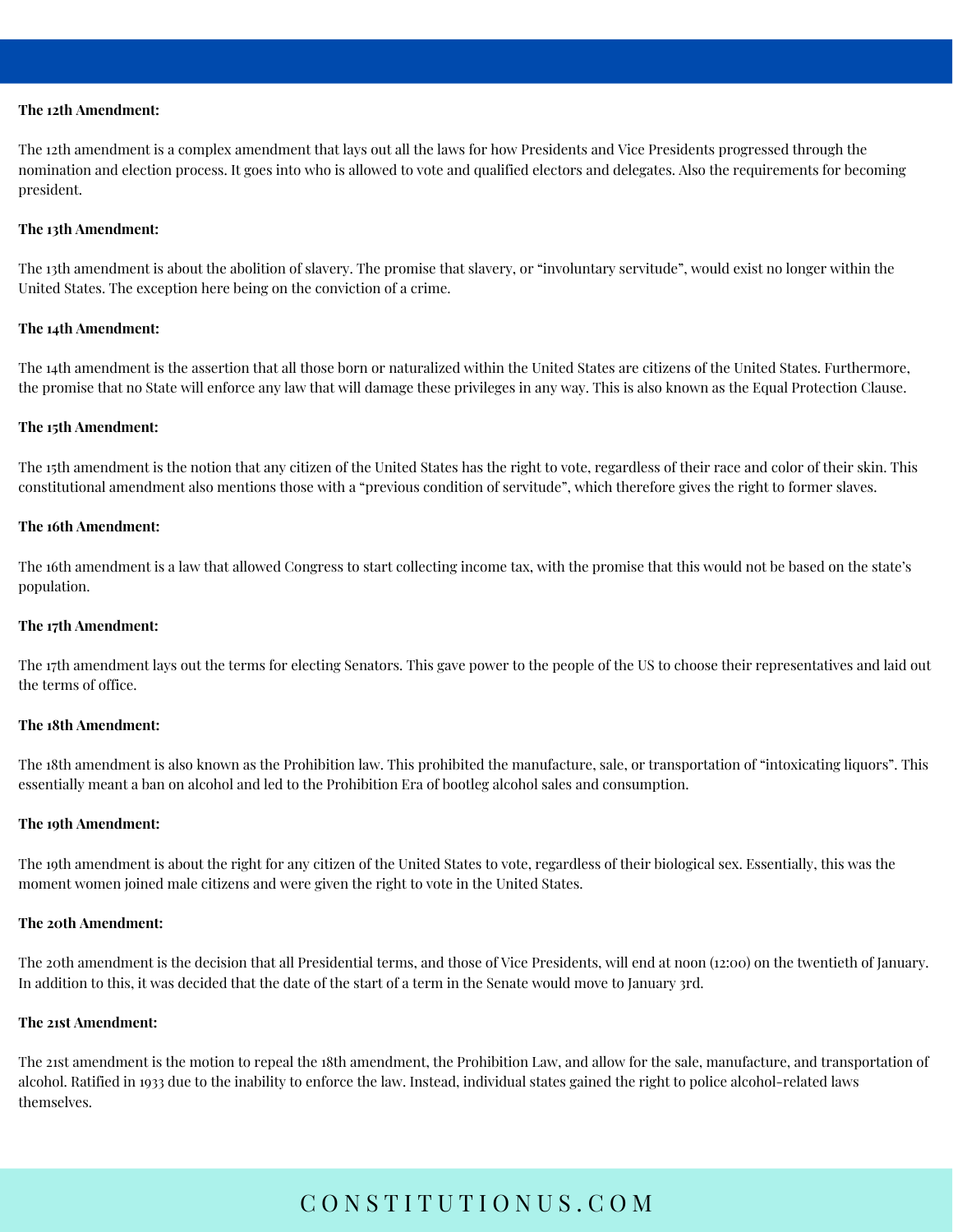#### **The 22nd Amendment:**

The 22nd [amendment](https://constitutionus.com/constitution/amendments/the-22nd-amendment-to-the-united-states-constitution-explained/) is the notion that no President should be eligible for election into the office for more than two terms. Furthermore, anyone that is promoted to President for two years or more of a term cannot be elected for more than one additional term. The amendment was proposed in 1947, following FDR's term from 1933 to 1945.

#### **The 23rd Amendment:**

The 23rd [amendment](https://constitutionus.com/constitution/the-23rd-amendment-to-the-united-states-constitution-explained/) ensures that Washington, D.C. had electors in the [Electoral](https://constitutionus.com/congress/what-is-wrong-with-the-electoral-college/) College, but only as many as the state with the lowest number. This would ensure that voters there had better representation in future elections.

#### **The 24th Amendment:**

The 24th [amendment](https://constitutionus.com/constitution/24th-amendment-of-the-united-states-constitution-explained/) is about the right of any citizen of the United States to vote for candidates in any election for Presidential, Senate, or Congress representatives even if they have missed a tax payment. This could mean a poll tax payment or any other tax.

#### **The 25th Amendment:**

The 25th [amendment](https://constitutionus.com/constitution/amendments/the-25th-amendment-to-the-united-states-constitution-explained/) says that the Vice President will take the office and take over the role of President if the President is removed from office, resigns, or dies. This was proposed in 1965 after Lyndon Johnson took over the Presidency following the assassination of John F. [Kennedy.](https://constitutionus.com/presidents/president-john-f-kennedy/)

#### **The 26th Amendment:**

The 26th [amendment](https://constitutionus.com/constitution/26th-amendment-of-the-united-states-constitution-explained/) is about the right of all American citizens over the age of 18 to be able to vote. Before this, the voting age had been 20. There is also mention of being able to do so without fear of having their vote denied because of their age.

#### **The 27th Amendment:**

The 27th [amendment](https://constitutionus.com/constitution/the-27th-amendment-to-the-united-states-constitution-explained/) is the proposal that any changes to the salary of those in Congress should not take effect until the next election of representatives. Unsurprisingly, given the nature of this bill, this took a long time to reach ratification. It was proposed in 1789 and ratified in 1992.

#### **27 Amendments of Constitution**

The above amendments are those 27 [amendments](https://constitutionus.com/constitution/amendments/how-many-amendments-does-the-constitution-have/) that have made it part of the US Constitution. There are approximately 10,000 amendments that have been rejected and never ratified.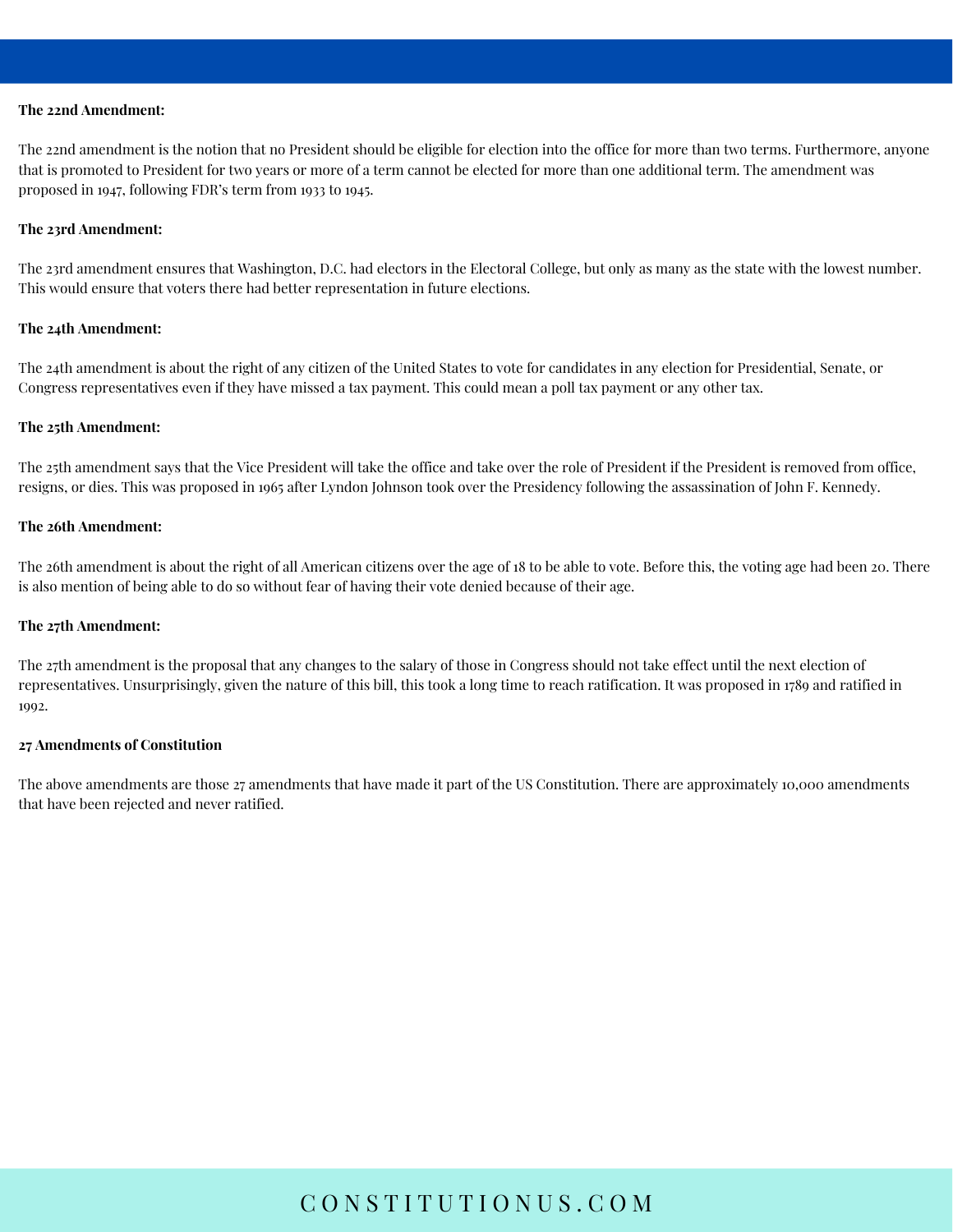# **Multiple Choice Quiz**

## **1. The 5th Amendment states that a person who was tried and acquitted for a crime:**

- A. Can be tried for that crime again
- B. Cannot be tried for that crime again
- C. Could be tried for similar crimes
- D. Can have one's property seized as necessary

### **2. The 10th Amendment entails the separation of:**

- A. Church and state
- B. The legislative and judicial branches
- C. Federal and state law
- D. Presidential duties

## **3. The 19th Amendment allows all American citizens to vote regardless of:**

- A. Age
- B. Sex
- C. Race
- D. Origin

## **4. The 26th Amendment allows people as young as this age to vote:**

- A. 16
- B. 17
- C. 18
- D. 19

### **5. The 16th Amendment allows Congress to collect:**

- A. Income tax
- B. Sales tax
- C. Property tax
- D. Utility tax

## **6. The 21st Amendment repealed the:**

- A. 18th Amendment
- B. 19th Amendment
- C. 20th Amendment
- D. It doesn't repeal anything

### 7. According to the 7th Amendment, a claimant can take an issue to a court and trial by jury if the value of something is at least what?

- A. \$20
- B. \$20,000
- C. \$200,000
- D. There's no minimum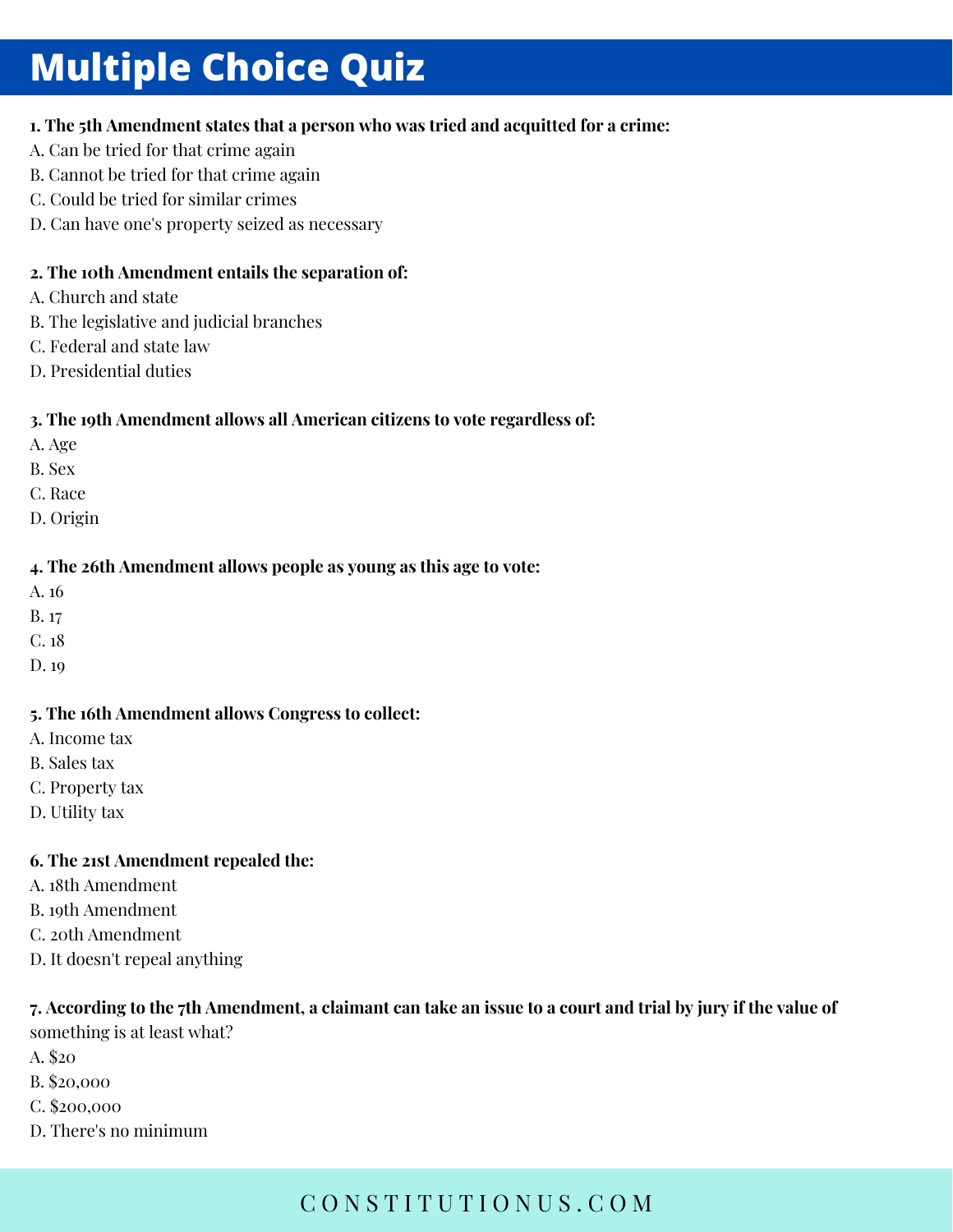## 8. The concept of ensuring Americans are not subject to "unreasonable searches and seizures" appears in what **Amendment?**

- A. 3rd Amendment
- B. 4th Amendment
- C. 6th Amendment
- D. It doesn't appear in the Constitution

## **9. The 20th Amendment says that the President's and Vice President's terms will end at noon on:**

- A. January 1
- B. January 3
- C. January 20
- D. February 1

## **10. The 27th Amendment says that any changes to the salaries of Congress members will take effect:**

- A. Immediately
- B. At a specific time stated by the change
- C. A month afterward
- D. When the next election of representatives occurs

## **11. The 22nd Amendment limits the President to serve for:**

- A. Two terms
- B. Three terms
- C. Four terms
- D. There are no limits

# 12. The 22nd Amendment says that any person who is promoted to the position of President for two years or **more of a term can only be elected for how many additional terms?**

- A. One
- B. Two
- C. Three
- D. There are no rules here

## **13. The 11th Amendment states that a citizen can only sue a state if that citizen:**

- A. Holds vacation property in that state
- B. Has a relative living in that state
- C. Has visited that state for any reason
- D. Is an actual resident of that state